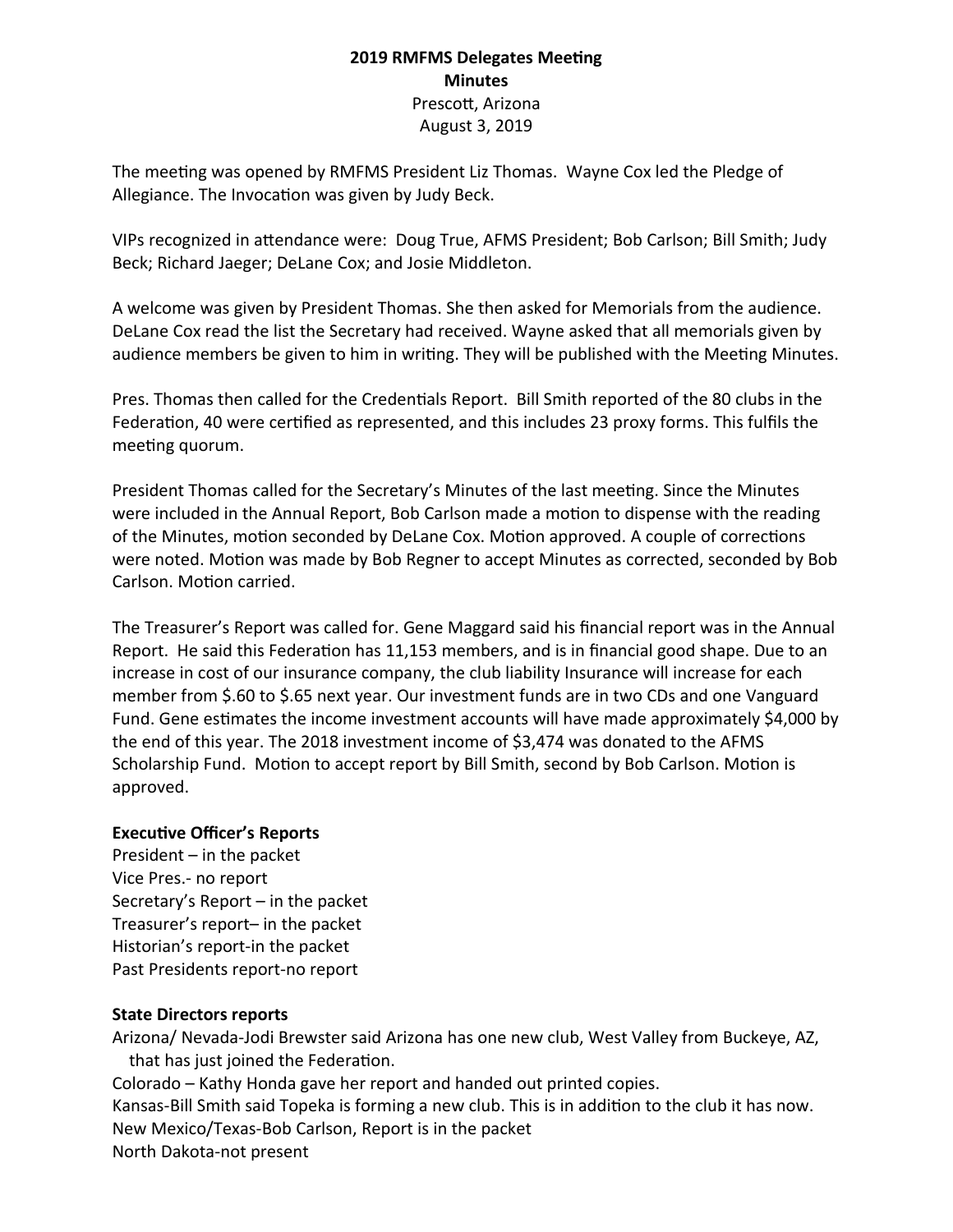Oklahoma-Cecilia Evans could not make the meeting. Her flight was canceled.

South Dakota/ Nebraska-Sony Hemscher not present.

Wyoming-Stan Strike reports two new clubs. The 2020 RMFMS Convention will be hosted by Big Piney, Wyoming, club.

Utah-not present

# **Committee reports**

All American Club Contest- DeLane Cox reported one submission this year. She explained the contest and asked more clubs to submit next year.

Club Rockhound of the Year – Sheri Johnson said she is looking to have more clubs submit nominations.

Boundaries-Bill Smith, Report in packet

Publications Contest - Richard Jaeger reported the Editors/Webmasters breakfast went well. He handed out awards for Linda, whose flights were canceled.

Finance Committee - Wayne Cox, report is in packet.

Long-Range Planning Committee - Judy Beck bought proposed changes from the Executive Committee to be discussed and voted on.

- 1. The first change is to alter the Secretary's requirement to send out documents and Convention Annual Report from 60 days in advance to 30 days in advance. The Executive Committee recommended approval of this measure. Discussion followed. Motion to accept by Bob Carlson, second by Bill Smith. Motion approved.
- 2. The second proposal was to give the Vice President the job of oversight of the State Directors. Discussion followed, with some State Directors in agreement and some disagreeing. The Executive Committee recommended not passing this change. Motion to accept Executive Committee recommendation by Bill Smith, seconded by Bob Carlson. Motion was approved. The proposal was denied.
- 3. Third change was a proposal to change any RMFMS Contest to say "RMFMS" instead of "AFMS." The rationale was that RMFMS presents awards and they should have our names on the contests. Although RMF contests follow AFMS rules, winners from RMFMS then go to AFMS for judging again. Executive Committee recommends no approval. Motion to accept Executive Committee recommendation by Marvin Sawain. Second by Bill Smith. Motion approved, one vote against. Change denied.
- 4. Another change suggested was to change the name of the Fluorescent Mineralogical Technical Committee to just Fluorescent Technical Committee to agree with the other Technical committees. Discussion followed. Executive Committee recommended to not approve. Motion to accept Executive Committee recommendation by Cinda Kunkler, second by Bob Carlson. Motion approved. Change denied.
- 5. The Website Contest Operating Procedure has been needed. This has been submitted. LRPC recommends accepting with some corrections. Executive Committee recommends accepting. Motion to accept Executive Committee recommendation by DeLane Cox, second by Curtis Bellew. Motion approved, one vote against.

Time for a break. We took a 15 minute break.

Name Badges-Richard Jaeger says he thinks he is all caught up. If anyone still needs a badge please see him.

Program Library-Gene Maggard says the Library is not being well utilized. There are many Slide programs that are basically unusable and need to be done away with. However, the Executive Committee would like to see if any are salvageable, and possibly see if a small college might have a program to transfer slides to DVD. Two people agreed to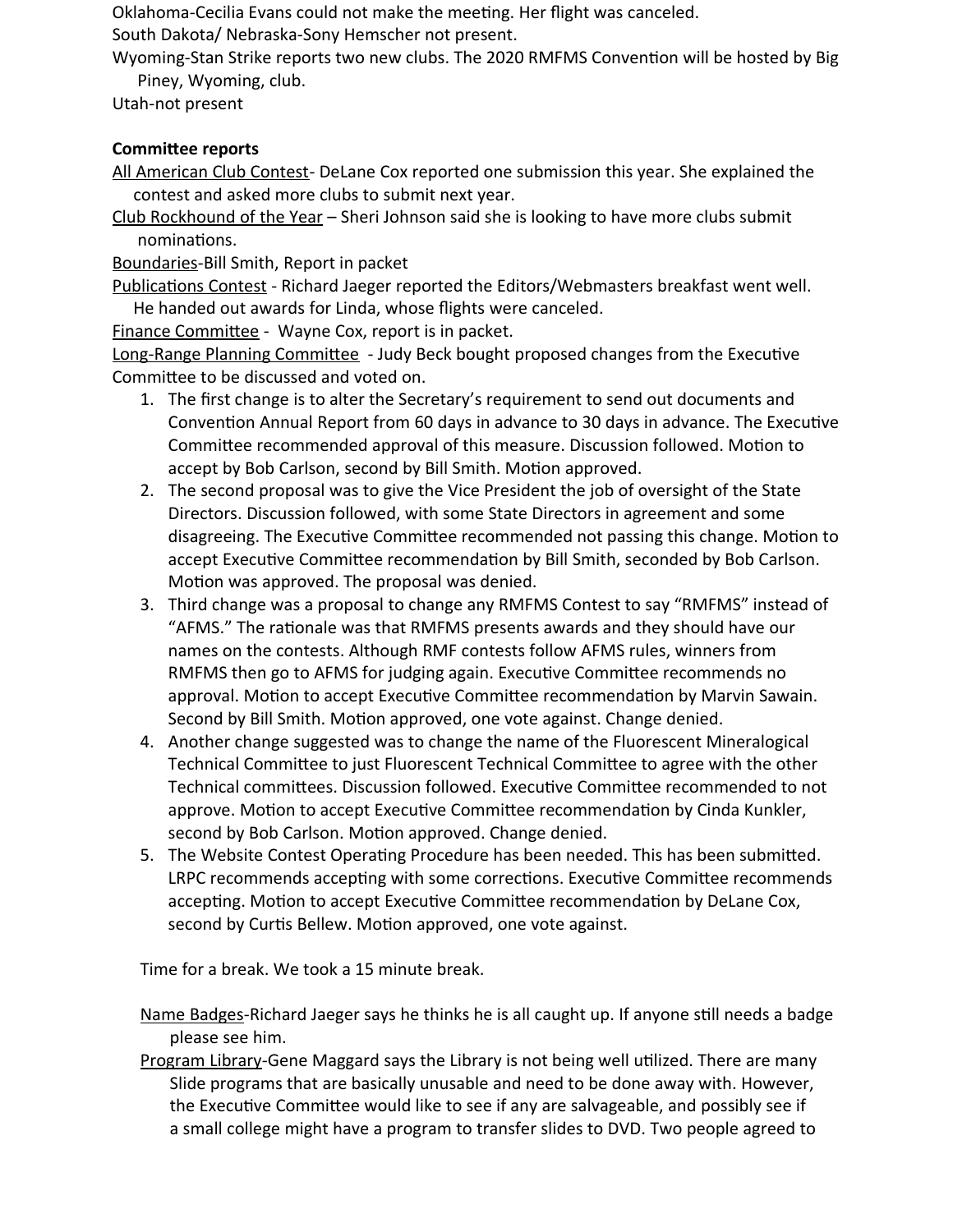check with their local college to see if this is a viable possibility. These people were; Steve - from West Valley, and Colleen - from Prescott club.

- Public Relations-DeLane Cox reports she is putting suggestions in RMFMS newsletter for clubs to use to get publicity for their club.
- Ribbons Peggy Sue Moore has the ribbons here for the weekend, and the RMFMS ribbons were green to match the Prescott club colors.

Convention Advisor-Richard Jaeger said the Prescott club had done an excellent job, and they are to be congratulated on the great Show and meetings. He would like to recommend that the RMFMS develop some guidelines for clubs who are hosting the Convention so they will know more about what needs to be done.

- Scholarship Richard Jaeger received a check for \$950 from the Southern Nevada Gem and Mineral Society in appreciation for getting their out-of-boundaries problem settled. (Many thanks, SNGMS!.) Richard also gave a brief description of the scholarship program that AFMS has, which includes two \$4,000 scholarships to each of six Federations that participate in the program. (Southeast Federation has their own scholarship program.)
- Trophies and Stationery Bob Carlson said he brought the trophies that will be awarded at the banquet tonight. He has RMFMS stationery for anyone who needs it.
- Uniform Rules Committee-Leon Reeder reported judging was done on the cases at the show, and awards will be presented tonight. He said he would like to have a class at the next convention to teach judging techniques because the Federation is getting short of judges and it will help establish better cases.
- Webmaster-Joel Johnstone said the website is looking good. He would love to have more information sent to him and he will publish it.

### **Unfinished Business**

- Gene Maggard said that each club should be receiving three newsletters. It is up to the club to designate a person to forward copies to all members. The same person can send out the AFMS newsletter to each club member when it arrives.
- President Thomas reported the problem with California Federation and RMFMS with the out-of-boundaries dispute has been settled. She received a letter from California and has sent copies to all Executive Committee members and to all AFMS Executive Committee members.

### **New Business**

- With a settlement of the California out-of-boundaries dispute, the Southern Nevada Club has proposed they host the RMFMS convention in 2022. They would have the Show May 7 & 8 in Boulder City, Nevada. ( Big Cheer!). Motion to accept the 2022 Convention location by Richard Jaeger, seconded by Jodi Brewster. Motion approved.
- As already approved, Pres. Thomas announced the 2020 RMFMS Convention will be hosted by the Big Piney, Wyoming, Club. It will be June 19 - 21.
- Also already approved is the 2021 convention, which is the combination AFMS and RMFMS meeting. It will be held April 16 – 18, 2021, in Sandy, Utah.
- Bill Smith said he would like to see a change the number of Delegates required for the RMFMS House of Delegates meeting. He said other Federations do not require so many people to attend. Pres. Thomas ask him to submit a proposal to the LRPC.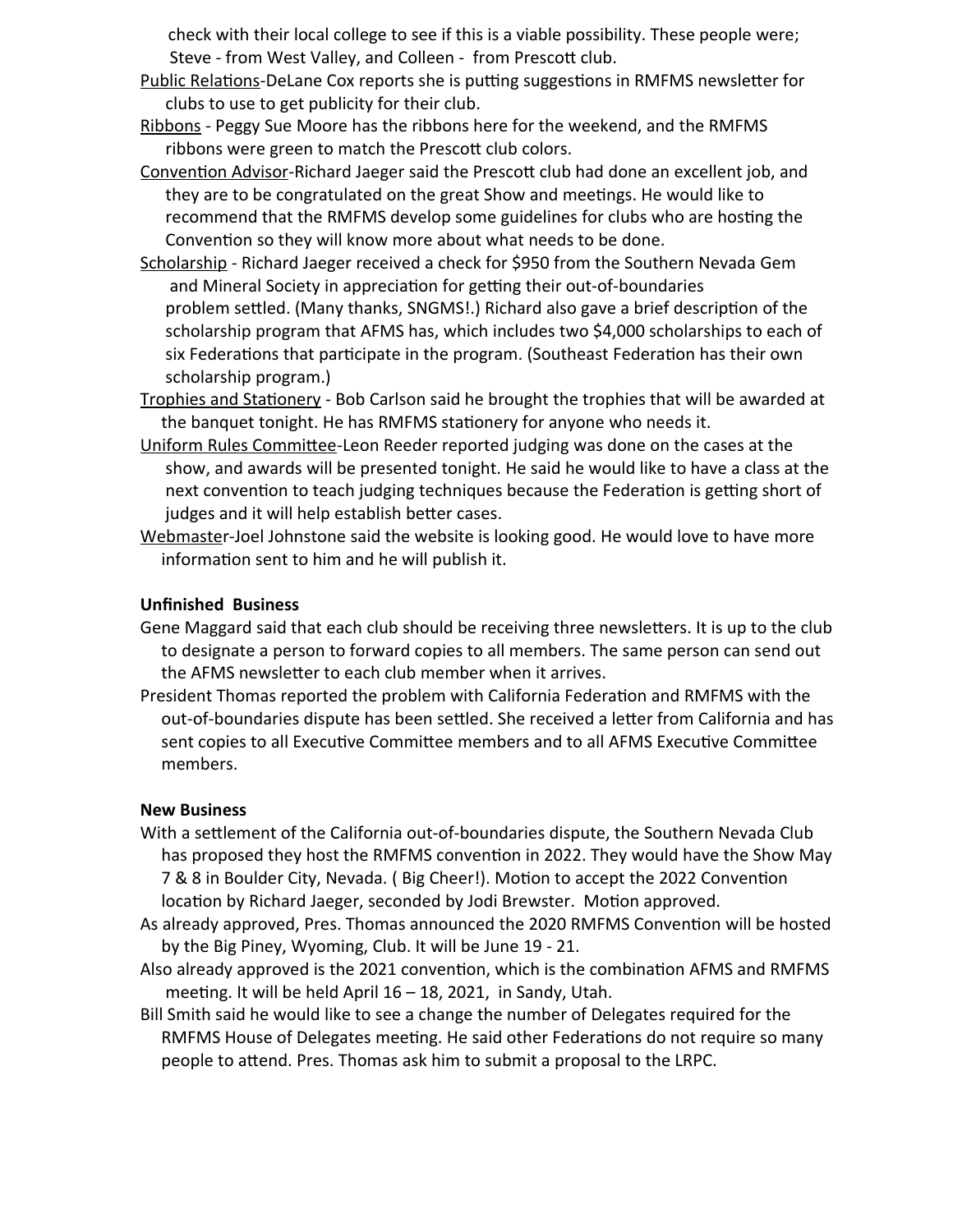The Nominating Committee, headed by Richard Jaeger, made the following proposal for next year's officers:

 President-Bob Regner Vice President- Sheri Johnson Secretary-Wayne Cox Treasure-Gene Maggard State Directors: Arizona – Jodi Brewster Kansas – Bill Smith N. Dakota – Russ Oliger S. Dakota/Nebraska – Sony Hemscher

Richard asked if there were any nominations from the floor. None were given. Before a vote was taken, DeLane Cox reminded the Nominating Committee that last year a change was made, making the Secretary and Treasurer positions two-year terms, and they were elected for two years at that time. Therefore they do not get elected this year. Motion to accept nominations by acclamation by Bob Carlson, second by Jodi Brewster. Motion approved.

Resolution: Thanks to the Prescott Club for hosting the Show. And thanks to all the clubs who are upcoming show hosts.

With no more business on the agenda, motion was made by Bill Smith for adjournment, seconded by Bob Carlson. Meeting adjourned.

Submitted by Wayne Cox, RMFMS Secretary

### **Addendum**

### Report from Uniform Rules Committee

My name is Leon Reeder. I was recently appointed Chair of the Uniform Rules Committee. I have been a member of the Tulsa Rock and Mineral Society since the 80s. I have competed several times in local Gem and Mineral Shows, as well as regional Federation Shows and American Federation Shows.

Several years ago I attended judges training session at Wild Acres in North Carolina, with Jay Bowman, instructor. I have had the privilege to judge at different shows. I mostly judge lapidary.

There are a couple of recommendations I would like to make. One: the main complaint I hear is the Rules for Competitive Cases are not user friendly. Maybe this needs to be considered. Two: I would like to see more judges trained to help judge. I would like to see judges training and/or seminars occur regularly.

Leon Reeder, Chair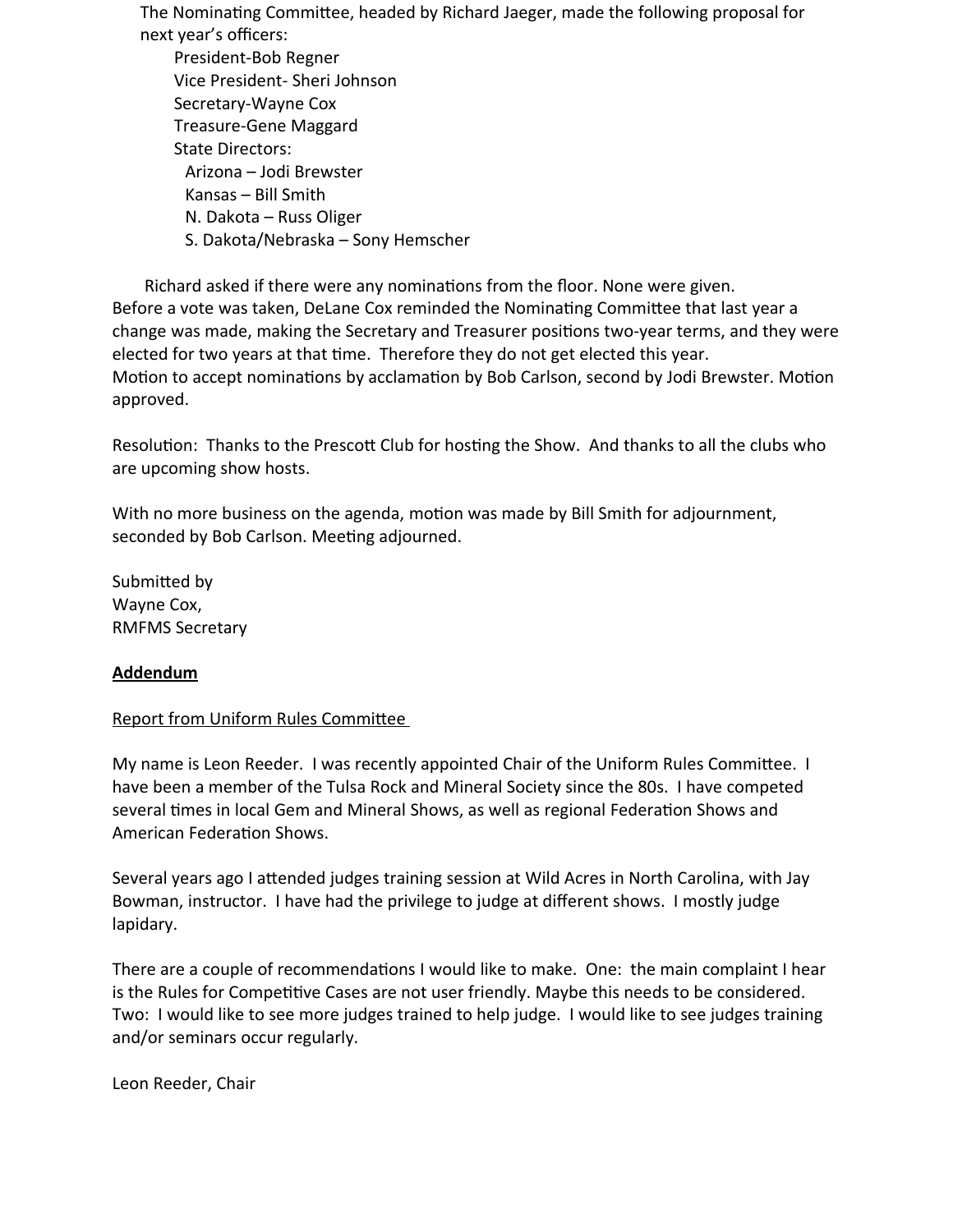Colorado State Director's Report

Kathy Honda, Colorado State Director

Statistics: Number of clubs contacted: 20 out of 20 Number of people contacted: 65 Number of letters: 19 Phone calls: 0 Number of emails: 85

### What is going on:

Club Membership (meetings and field trips): Canon City Geology Club, Denver Gem & Mineral Guild, Friends of the Florissant Fossil Beds, Friends of the Colorado School of Mines Geology Museum, Lake George Gem & Mineral Club

Colorado clubs hold regular field trips to favorite sites and regular meetings with speakers on interesting topics, such as collecting gemstones in the west, rock identification with flow charts with actual rock specimens (especially fun for the club kids), newly discovered turtle track site, mining throughout the west, etc.

The clubs often collaborate with each other on field trips and junior activities. They regularly announce what other clubs are doing because many members belong to two or more clubs.

Of course, eight clubs in the Denver area work all year-long to put on the Denver Gem & Mineral Show - this year's theme was "Canada Unearthed." To increase the volunteer participation that has been decreasing every year, a new and innovative idea instituted by the Volunteer Chair was to create a "volunteer sampler' for prospective volunteers to spend 20-30 minutes at various jobs at the show. New volunteers do not have a clue what the different volunteer positions entail. The new volunteers will be paired with someone who is already doing the job. They will be transferred from one job to another, concluding the tour at their own club table.

There are two award-winning junior groups in Colorado, and they are well-known for their active junior members; Colorado Springs (Earth Science Scholars) and Flatirons (Junior Geologists).

Many of the clubs hold club shows and silent auctions to generate income for high school and college scholarships.

As to the club claims, terrain remediation has been resolved in the past year with the BLM.

#### Problems:

Colorado would appreciate any ideas or suggestions to increase responses from the smaller, silent Colorado mineral clubs.

Many clubs with claims have complained that non-members and members are exceeding the maximum collection pounds, removing pick-up truck loads instead of the 20-pound maximum.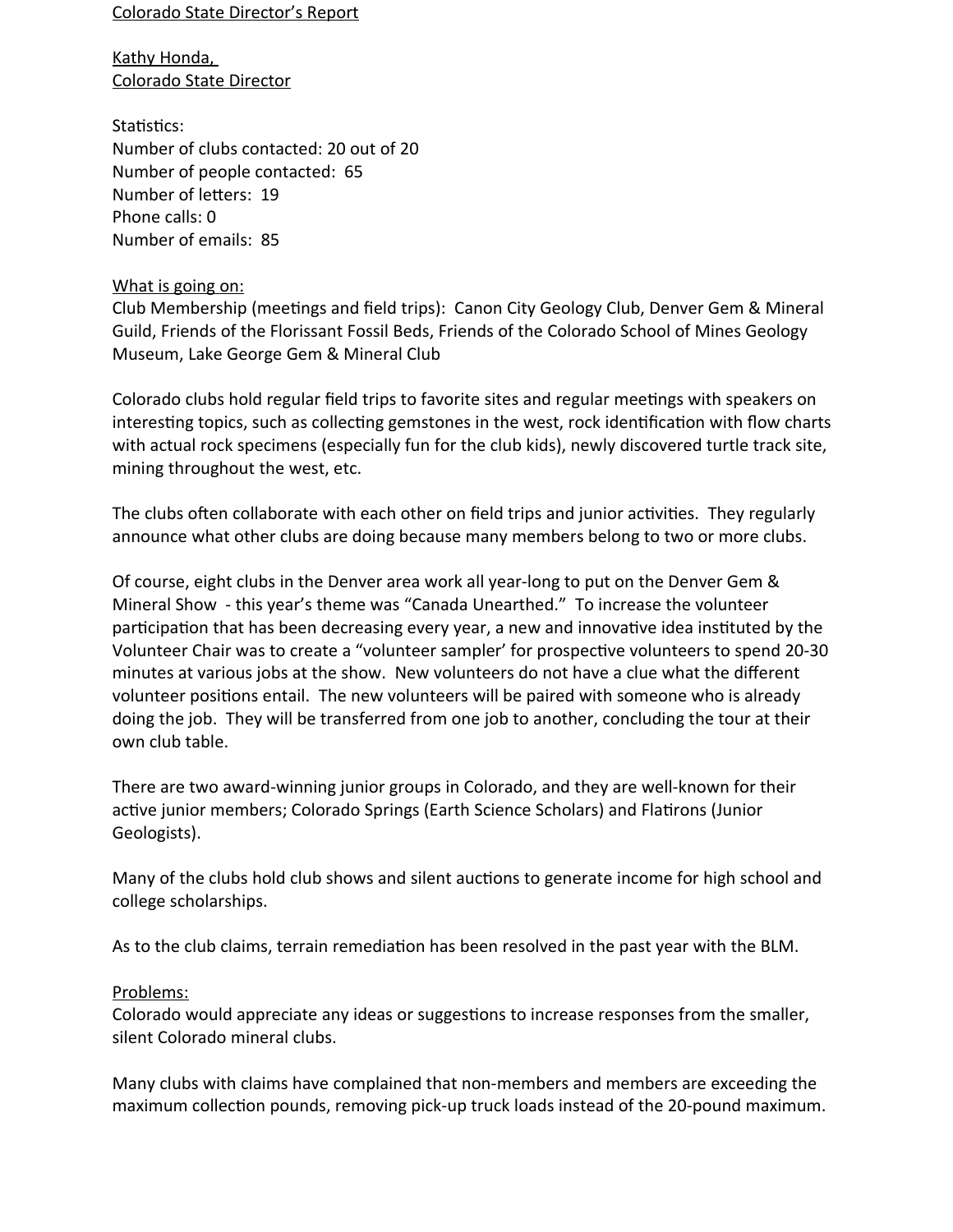## **Addendum;**

## **Memorials**

Tulsa Rock & Mineral Society – Elizabeth "Betty' Letters, Margarette Hunt, Madge Casteel, Beth Grayson

Shawnee Gem & Mineral Club – Donnie Hefley

Olathe Gem & Mineral Society – Marilyn Agnes Ross, Charles Murphy Wells

Northwest Nebraska Rock Club – Claud Lewis, Sheila Ray, Mary Jane Clark

Huachuca Mineral & Gem Club – David Kerr and Martin Keller

Gila County Gem & Mineral Society – Randy K. Shank

Payson Rimstones Rock Club – Darryl Burnett

Stillwater Gem & Mineral Society – Janet Cayot

Enid Gem& Mineral Society – John Worden, Gary Morgaridge

Utah – Dean Richardson